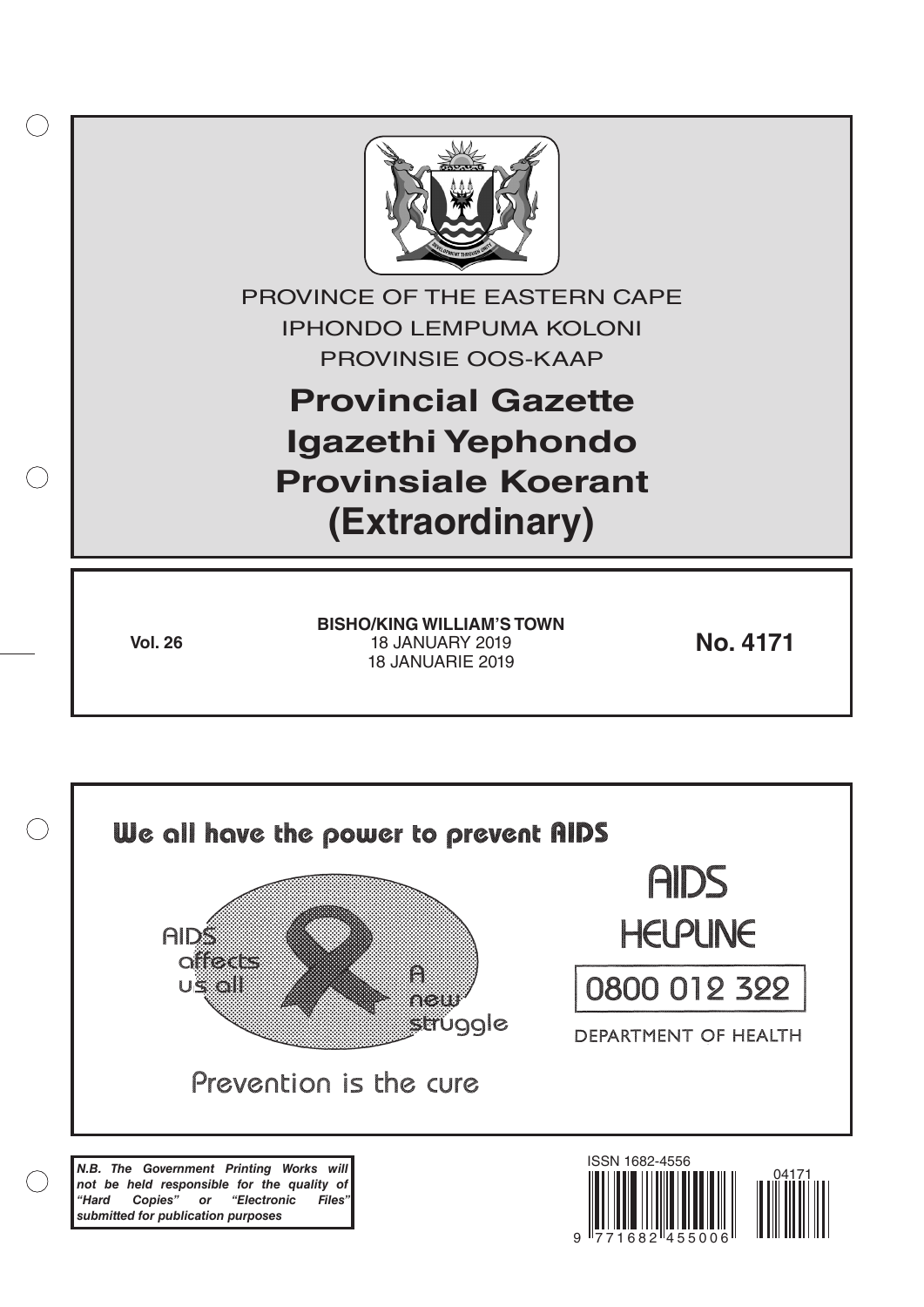# **IMPORTANT NOTICE:**

**The GovernmenT PrinTinG Works Will noT be held resPonsible for any errors ThaT miGhT occur due To The submission of incomPleTe / incorrecT / illeGible coPy.**

**no fuTure queries Will be handled in connecTion WiTh The above.**

### **CONTENTS**

|    |                                                                                                       | Gazette<br>No. | Paae<br>No. |
|----|-------------------------------------------------------------------------------------------------------|----------------|-------------|
|    | <b>LOCAL AUTHORITY NOTICES • PLAASLIKE OWERHEIDS KENNISGEWINGS</b>                                    |                |             |
| 9  | Eastern Cape Liquor Act (10/2003): Notice of lodgement of applications for removal of certificate of  | 4171           |             |
| 10 |                                                                                                       | 4171           |             |
| 11 | Eastern Cape Liquor Act (10/2003): Notice of lodgement of applications for transfer of certificate of | 4171           |             |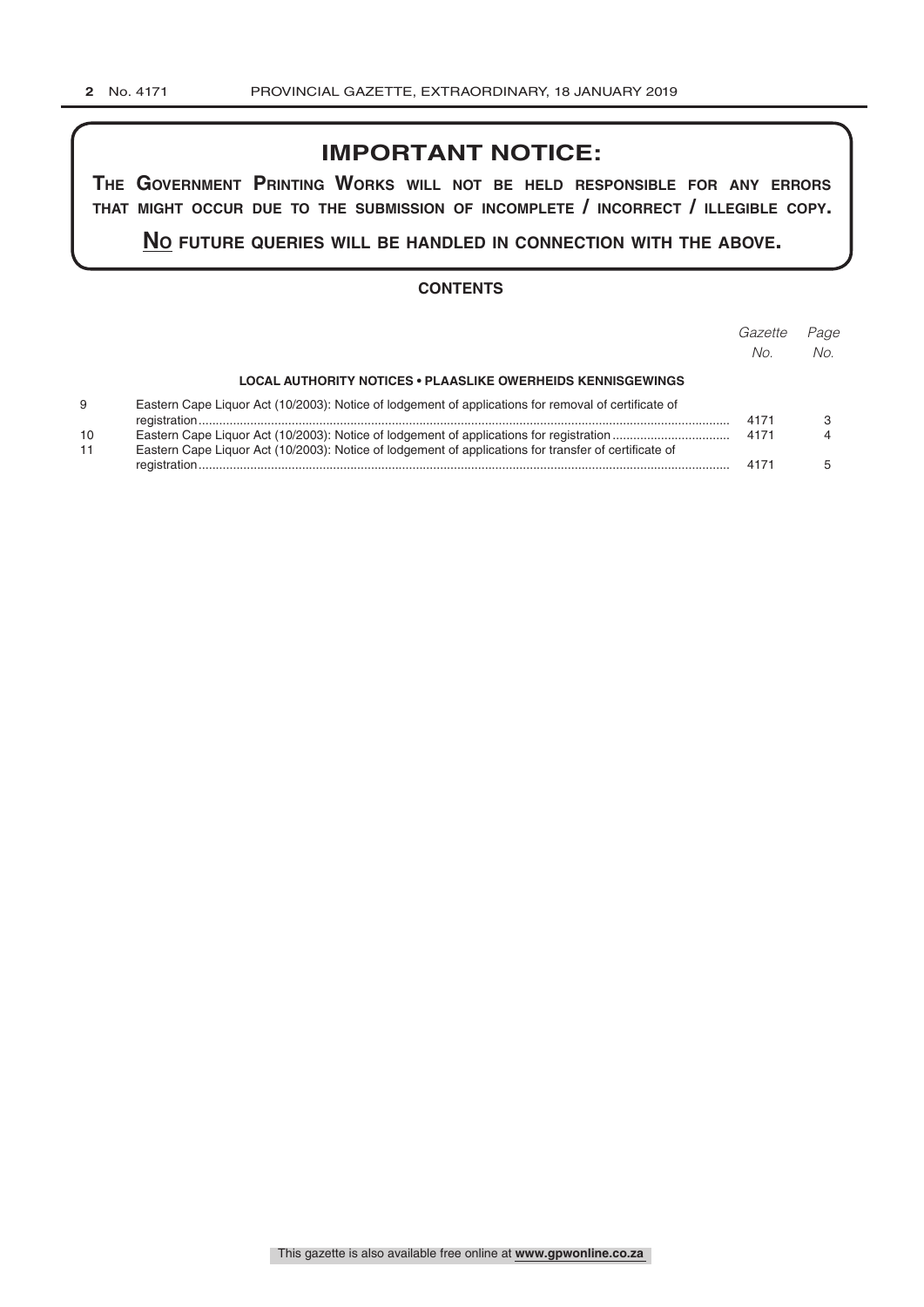# Local Authority Notices • Plaaslike Owerheids Kennisgewings

### **LOCAL AUTHORITY NOTICE 9 OF 2019**

FORM 13 [Reg 16 (1)]

#### EASTERN CAPE LIQUOR ACT, 2003 (Act No. 10 of 2003)

### NOTICE OF LODGEMENT OF APPLICATIONS FOR REMOVAL OF CERTIFICATE OF REGISTRATION

Notice is hereby given that the applications for removal of certificates of registration, particulars of which appear in the Schedule hereunder, have been<br>lodged with the Board.

Interested parties may, free of charge, inspect any application which appears in the schedule heredinder and may widin twenty one days of this house,<br>lodge with the Board written representations in support of, or written o

LERATO RADIKOANYANA EASTERN CAPE LIQUOR BOARD 17 January 2019

## SCHEDULE

| <b>Application Number</b> |                   |                                                          | Particulars of<br>certificate of<br>registration      |                                                         | Particulars of the proposed<br>premises      |  |
|---------------------------|-------------------|----------------------------------------------------------|-------------------------------------------------------|---------------------------------------------------------|----------------------------------------------|--|
|                           |                   | Name and number<br>of Ward                               |                                                       | Particulars of holder of<br>certificate of registration |                                              |  |
|                           | ECP23147/03039/OF | Ward 10 Sengu Local<br>Municipality                      | Le Bar, 108 Main Road,<br>Sterkspuit, 9762            | Mfanelo Skwatsha                                        | Sterkspruit,<br>Road,<br>112<br>Main<br>9762 |  |
|                           | ECP15093/90466/OF | Inxuba<br>Ward<br>5<br>Yethemba<br>Local<br>Municipality | Tops @ Cradock, 2A<br>Calata Street, Cradock,<br>5880 | Corplclo 1899CC                                         | 2A Calata Street, Cradock, 5880              |  |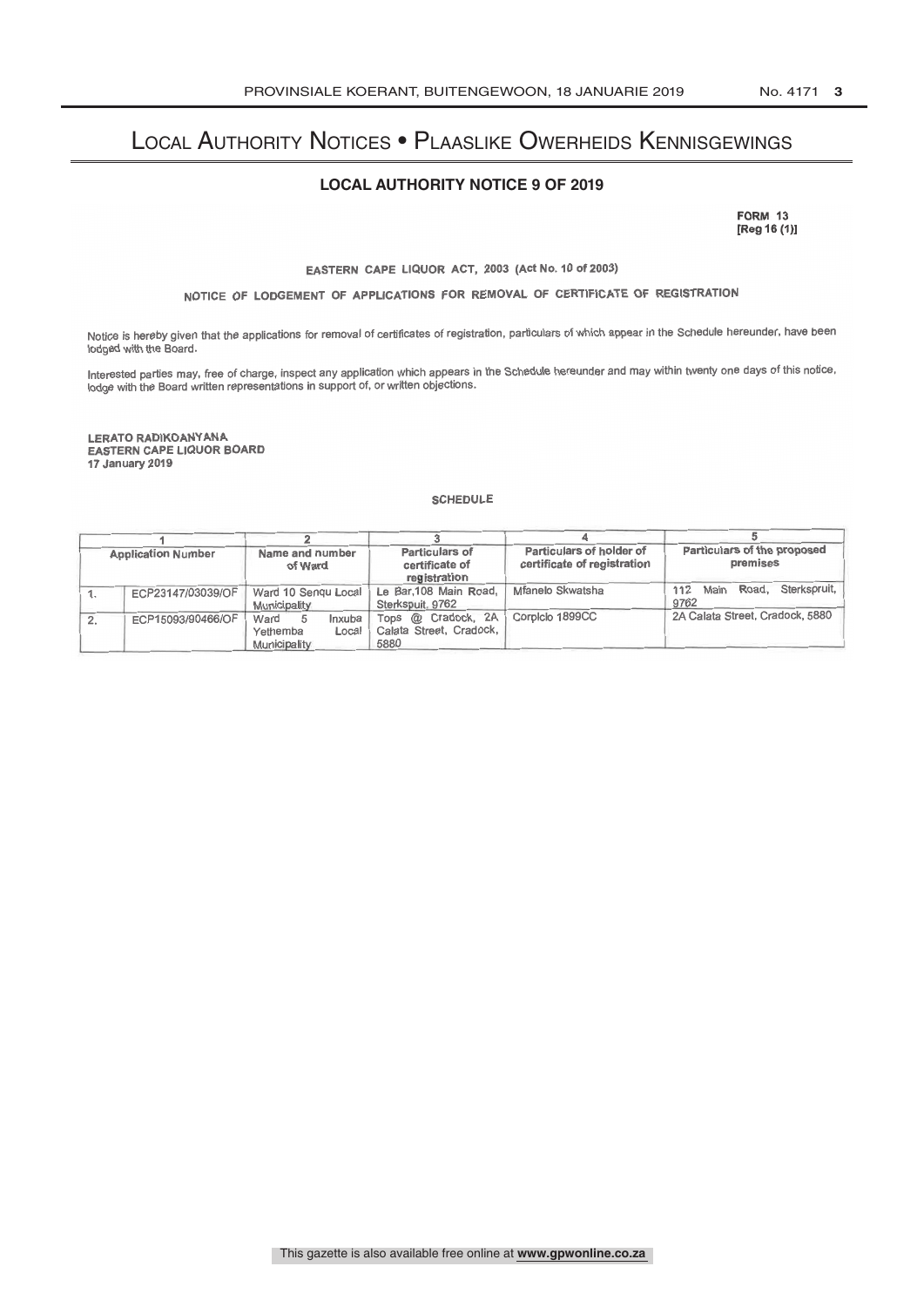### **LOCAL AUTHORITY NOTICE 10 OF 2019**

1. CM3<br>[Reg 4 (1)]  $\ddot{\phantom{1}}$ 

EASTERN CAPE LIQUOR ACT, 2003 (Act No. 10 of 2003) NOTICE OF LODGEMENT OF APPLICATIONS FOR REGISTRATION

Notice is hereby given that the applications for registration, particulars of which appear in the Schedule hereunder, have been lodged with the Board.

interested parties may, free of charge, inspect any application which appears in the Schedule hereunder and may within twenty one days of<br>this notice, lodge with the Board written representations in support of, or written

LERATO RADIKOANYANA EASTERN CAPE LIQUOR BOARD 17 January 2019

#### SCHEDULE

| <b>Application Number</b> |                   | Name and number of<br>Ward                        | Kind of registration<br>applied for | Kind of<br>liquor to be<br>sold | Name under which business is to be<br>conducted and particulars of the erf,<br>street or farm                                   |  |
|---------------------------|-------------------|---------------------------------------------------|-------------------------------------|---------------------------------|---------------------------------------------------------------------------------------------------------------------------------|--|
| 1.5                       | REF6412135114081  | Ward 10 Sengu Local<br>Municipality               | Consumption on and off<br>premises  | All kinds                       | Sterkmart t/a Le Bar, 112 Main Street,<br>Sterkspruit, 9762                                                                     |  |
| 2.                        | REF7711240597083  | Ward 47 Nelson Mandela<br><b>Bay Municipality</b> | Consumption on and off<br>premises  | All kinds                       | Bra George, 5 Zolalalanga Street, Kwa<br>Nobuhle, Uitenhage, 6242                                                               |  |
| 3.                        | REF2006/017864/07 | Ward 18 Buffalo City<br>Metro Municipality        | Consumption on premises             | All kinds                       | Dragonfly interiors, Kempston Lifestyle<br>Centre, Corner Arundel Crescent & Old<br>Transkei Road, Nahoon, East London,<br>5241 |  |
| 4.                        | REF2001/031145/23 | Makana Local<br>Municipality                      | Special Event                       | All kinds                       | Rhodes Rugby 2019, Rhodes University<br>Great Field, Corner African and South<br>Streets, Grahamstown, 6140                     |  |
| 5.                        | REF2001/031145/23 | Makana Local<br>Municipality                      | <b>Special Event</b>                | All kinds                       | Rhodes Rugby 2019, Rhodes University<br>Great Field, Corner African and South<br>Streets, Grahamstown, 6140                     |  |
| 6.                        | REF2014/241474/07 | <b>Buffalo City Metro</b><br>Municipality         | <b>Special Eevent</b>               | All kinds                       | Carnation Delux Events, ABSA Stadium,<br>East London, 5201                                                                      |  |
| 7.                        | REF2018/573747/07 | Ward 3 Nelson Mandela<br>Bay Metro                | Consumption on and off<br>premises  | All kinds                       | Fine Time Steal Co., 184 Main Road,<br>Walmer, Port Elizabeth, 6001                                                             |  |
| 8.                        | REF2017/379421/07 | Ward 31 Nelson Mandela<br>Bay Metro               | Consumption off premises            | All kinds                       | BDK Moon (Pty) Ltd, 30170 Aloes Valley,<br>Missionvalle, Port Elizabeth, 6001                                                   |  |
| 9.                        | REF7910101382086  | Ward 2 Mhlontlo Local<br>Municipality             | Consumption on and off<br>premises  | All kinds                       | Buncoko Tavern, Ncitshane Admin Area,<br><b>Tsolo, 5170</b>                                                                     |  |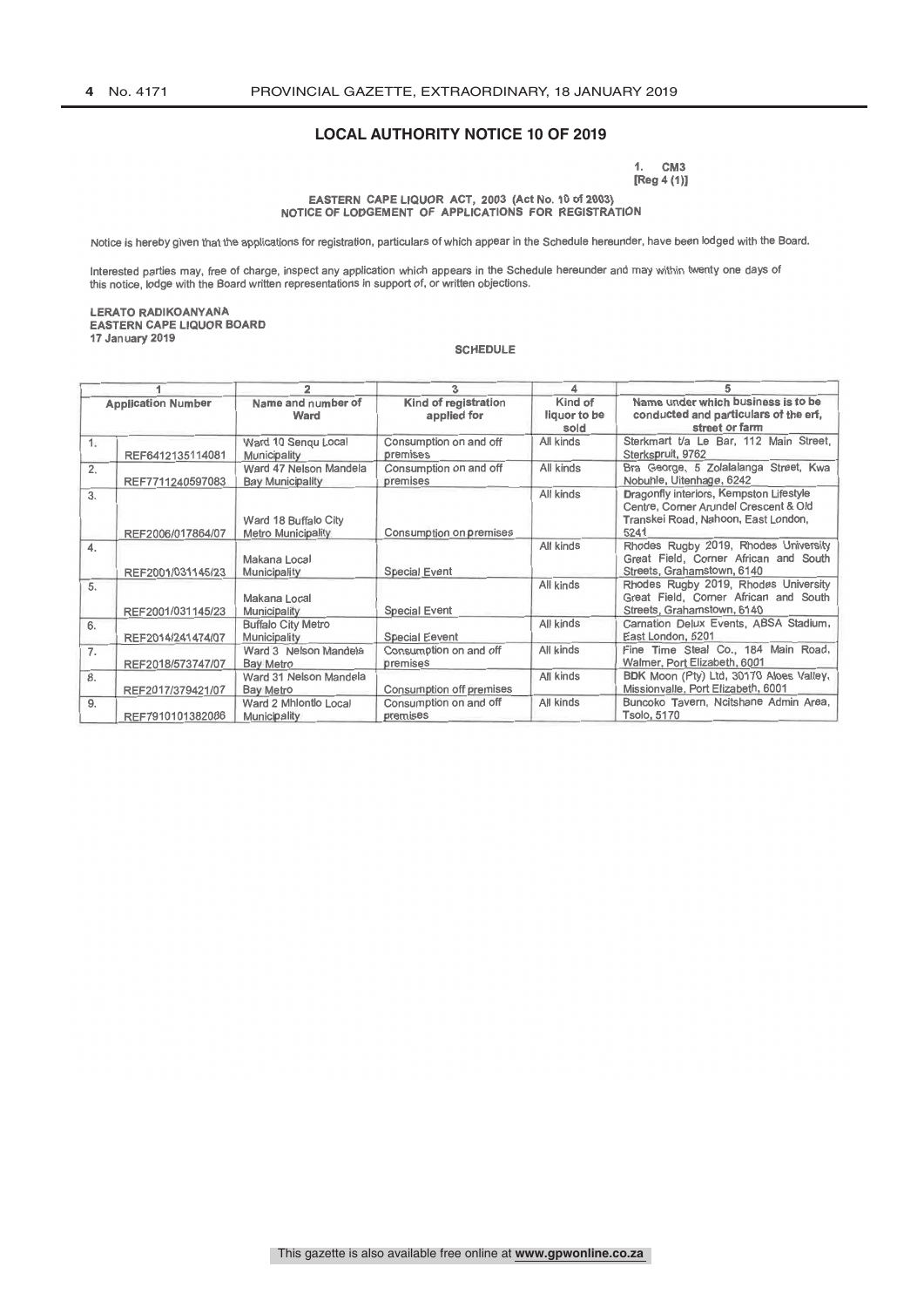### **LOCAL AUTHORITY NOTICE 11 OF 2019**

FORM 9 [ Reg 11 (1)]

## EASTERN CAPE LIQUOR ACT, 2003 (Act No. 10 of 2003)

NOTICE OF LODGEMENT OF APPLICATIONS FOR TRANSFER OF CERTIFICATE OF REGISTRATION Notice is hereby given that the applications for transfer of certificates of registration, particulars of which appear in the Schedule hereunder, have been<br>lodged with the Board.

Interested parties may, free of charge, inspect any application which appears in the Schedule hereunder and may within twenty one days of this notice,<br>lodge with the Board written representations in support of, or written

#### LERATO RADIKOANYANA<br>---------------------------EASTERN CAPE LIQUOR BOARD 17 January 2019

**SCHEDULE** 

| <b>Application Number</b> |                   |                                               |                                                                        |                                                                   | Particulars of prospective<br>holder of certificate of<br>registration |
|---------------------------|-------------------|-----------------------------------------------|------------------------------------------------------------------------|-------------------------------------------------------------------|------------------------------------------------------------------------|
|                           |                   | Name and<br>number of Ward                    | Particulars of<br>certificate of<br>registration                       | <b>Particulars of holder</b><br>of certificate of<br>registration |                                                                        |
| 1.                        | ECP22271/03250/OO | Ward 6 Nyandeni<br><b>Local Municipality</b>  | Zama Zama Tavern,<br>Ntsonyini Admin Area,<br>Ngqeleni, 5140           | Mfaneleko Mjungula                                                | Sapo Mjungula                                                          |
| 2.                        | ECP02265/90454/ON | Ward 7 Nelson<br>Mandela Bay<br>Municipality  | Candy's (Newton Park),<br>317 Cape Road, Port<br>Elizabeth, 6001       | <b>Atanas Trust</b>                                               | Club Zazu (Pty) Limited                                                |
| 3.                        | ECP18334/90454/OF | Ward 34 Nelson<br>Mandela Bay<br>Municipality | Les Tavern, 45 Ackeer<br>Crescent, Bloemendal,<br>Port Elizabeth, 6001 | Leslie Raymond Sauls                                              | Sauls Family Trading (Pty) Ltd                                         |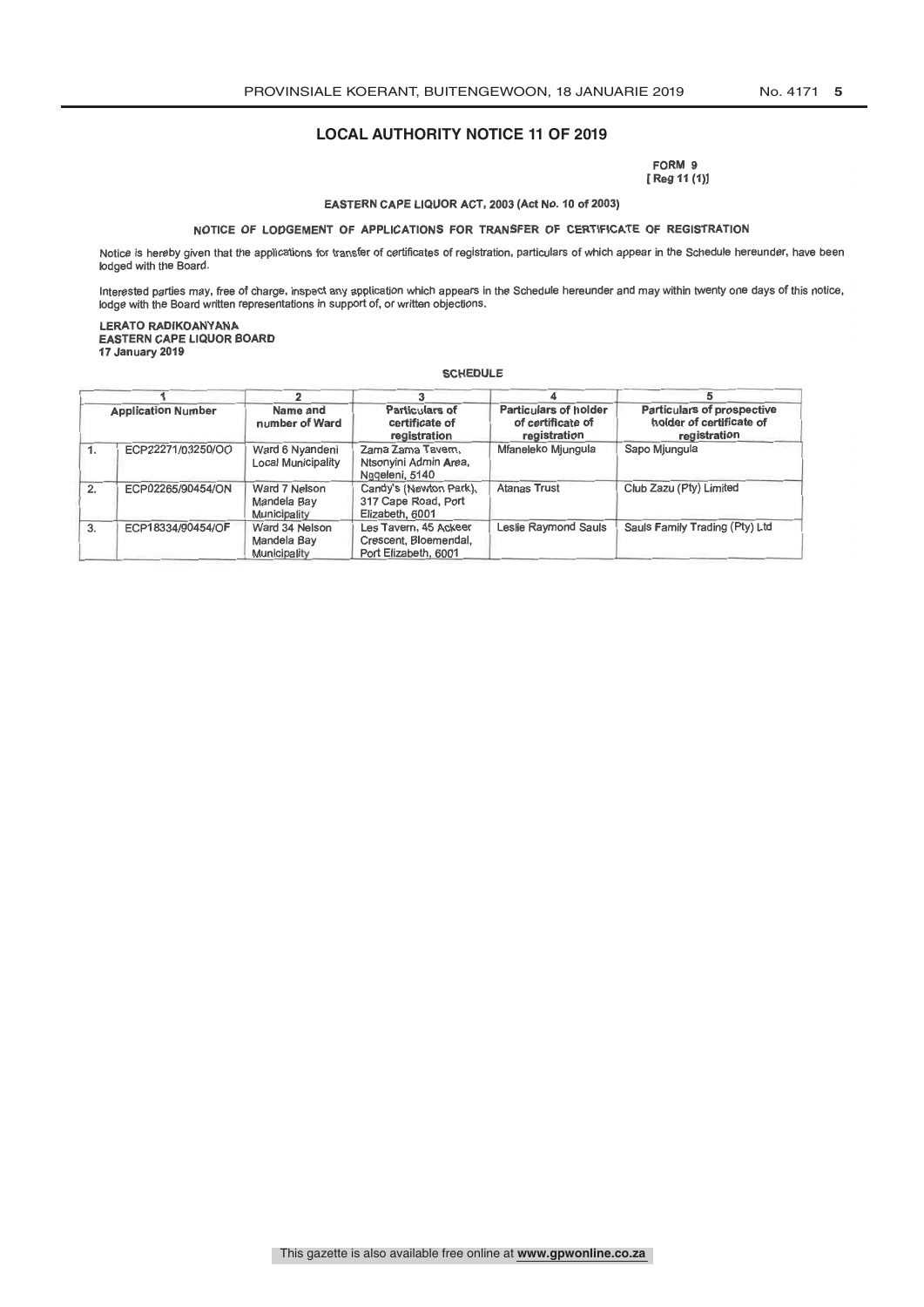This gazette is also available free online at **www.gpwonline.co.za**